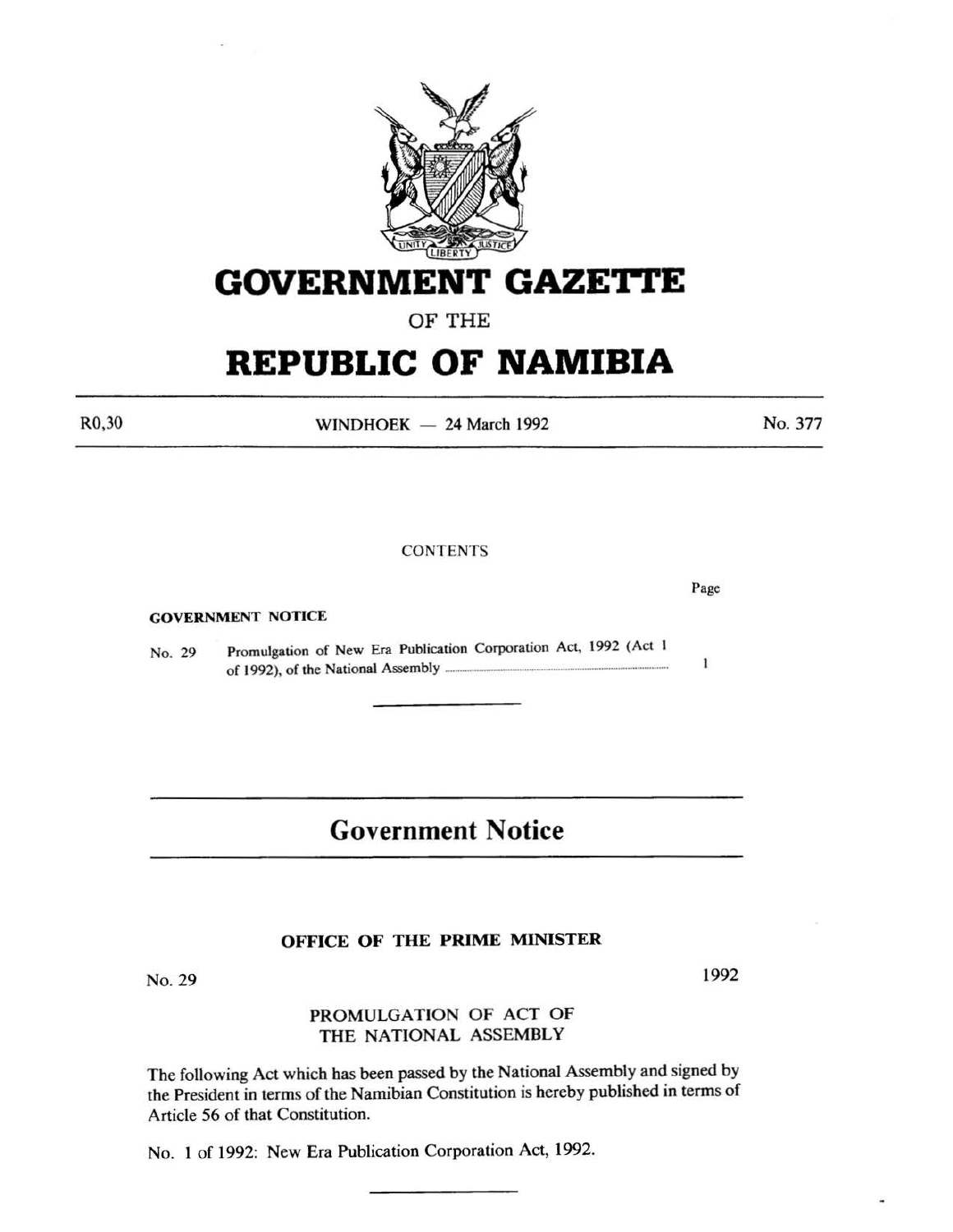### Act No. 1, 1992 NEW ERA PUBLICATION CORPORATION ACT, 1992

# **ACT**

To provide for the establishment of a publication corporation for Namibia; to determine its powers, duties and functions; and to provide for matters incidental thereto.

*(Signed by the President on 11 March 1992)* 

BE IT ENACTED by the National Assembly of the Republic of Namibia, as follows:-

Definition;.

Publication Corporation.

1. In this Act, unless the context indicates otherwise-

"board" means the board of directors referred to in section 5;

"member" means a member of the board appointed under section  $5(1)$ ;

"Minister" means the Minister of Information and Broadcasting;

"the Corporation" means the New Era Publication Corporation incorporated in terms of section 2.

Incorporation of New Era 2. (1) There is hereby established a publication corporation to be known as the New Era Publication Corporation.

(2) The Corporation shall be a juristic person.

(3) The Registrar of Companies shall as soon as possible after the commencement of this Act enter the name of the Corporation in the registers kept by the Registrar.

-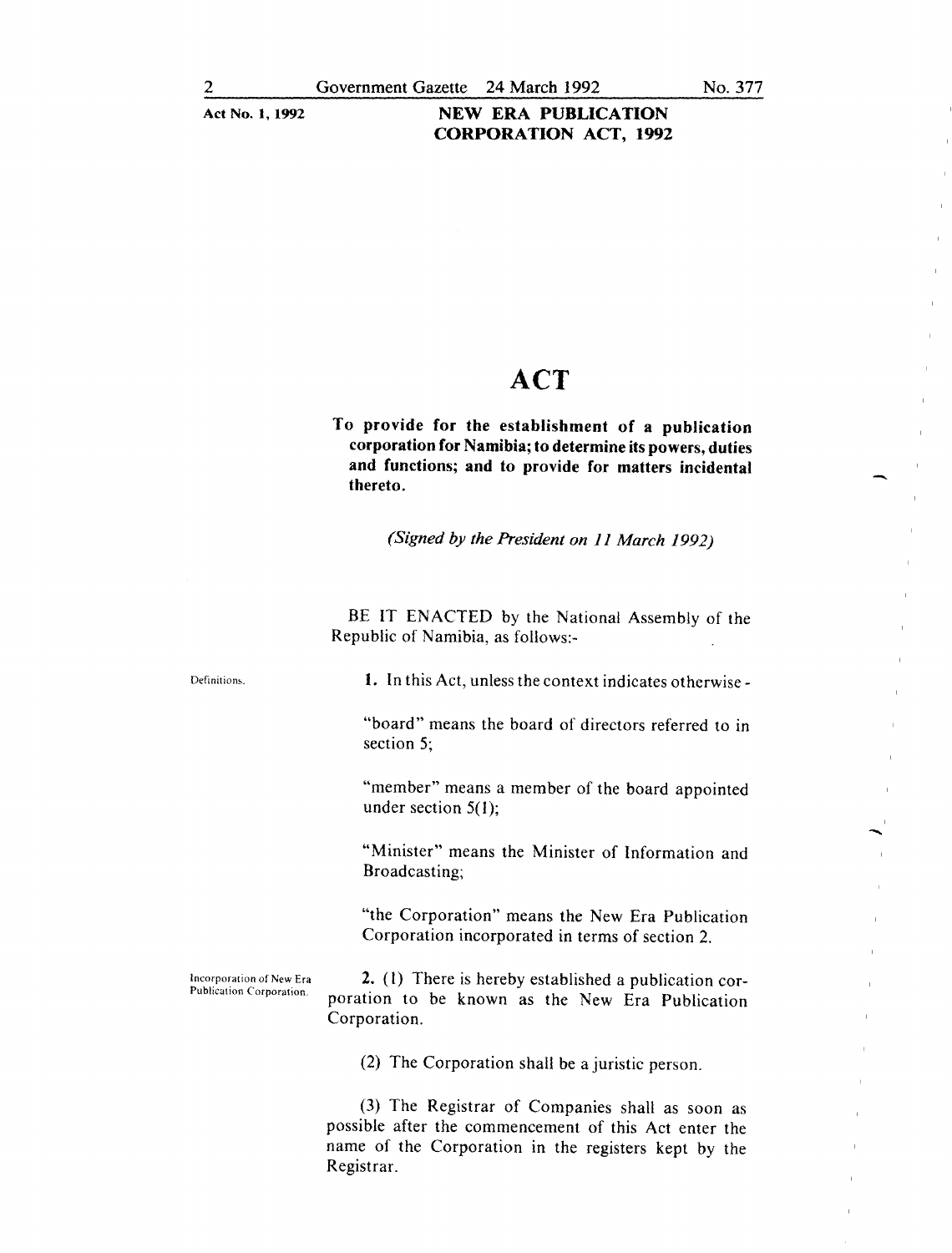No. 377

-

 $\mathbf{I}$ 

|  |  |  | Act No. 1, 1992 |
|--|--|--|-----------------|
|--|--|--|-----------------|

# NEW ERA PUBLICATION CORPORATION ACT, 1992

| Objects of the Corpo-<br>ration.                  | 3. The objects of the Corporation shall be -                                                                                                                                                                                                                                 |
|---------------------------------------------------|------------------------------------------------------------------------------------------------------------------------------------------------------------------------------------------------------------------------------------------------------------------------------|
|                                                   | (a) to provide an objective and factual information<br>service by compiling and publishing a newspaper,<br>the New Era, in the English language as well as in<br>the different indigenous languages of Namibia;                                                              |
|                                                   | (b) to lay special emphasis in the said newspaper and<br>to report on -                                                                                                                                                                                                      |
|                                                   | (i) community-related issues, particularly such<br>issues as may be of importance in the rural<br>areas of Namibia;                                                                                                                                                          |
|                                                   | (ii) issues of national interest; and                                                                                                                                                                                                                                        |
|                                                   | (iii) government related matters which may con-<br>cern the community;                                                                                                                                                                                                       |
|                                                   | (c) to distribute the said newspaper nation-wide; and                                                                                                                                                                                                                        |
|                                                   | (d) to manage the said Corporation according to<br>general business principles.                                                                                                                                                                                              |
| Powers, duties and func-<br>tions of Corporation. | 4. For purposes of achieving its objects the Corpo-<br>ration may, subject to the provisions of any other law -                                                                                                                                                              |
|                                                   | (a) establish and control facilities and enter into<br>agreements for the compilation, publication and<br>distribution of the New Era;                                                                                                                                       |
|                                                   | (b) canvass advertisements and other notices and<br>publish them at such tariffs as it may determine;                                                                                                                                                                        |
|                                                   | (c) buy, hire or otherwise acquire and sell, let or<br>otherwise dispose of or hypothecate or pledge or<br>otherwise deal with any movable property or,<br>with the prior approval of the Minister, any<br>immovable property or any right in or over<br>immovable property; |
|                                                   | (d) open banking accounts;                                                                                                                                                                                                                                                   |

(e) with the approval of the Minister accept donations and receive moneys due to it;

3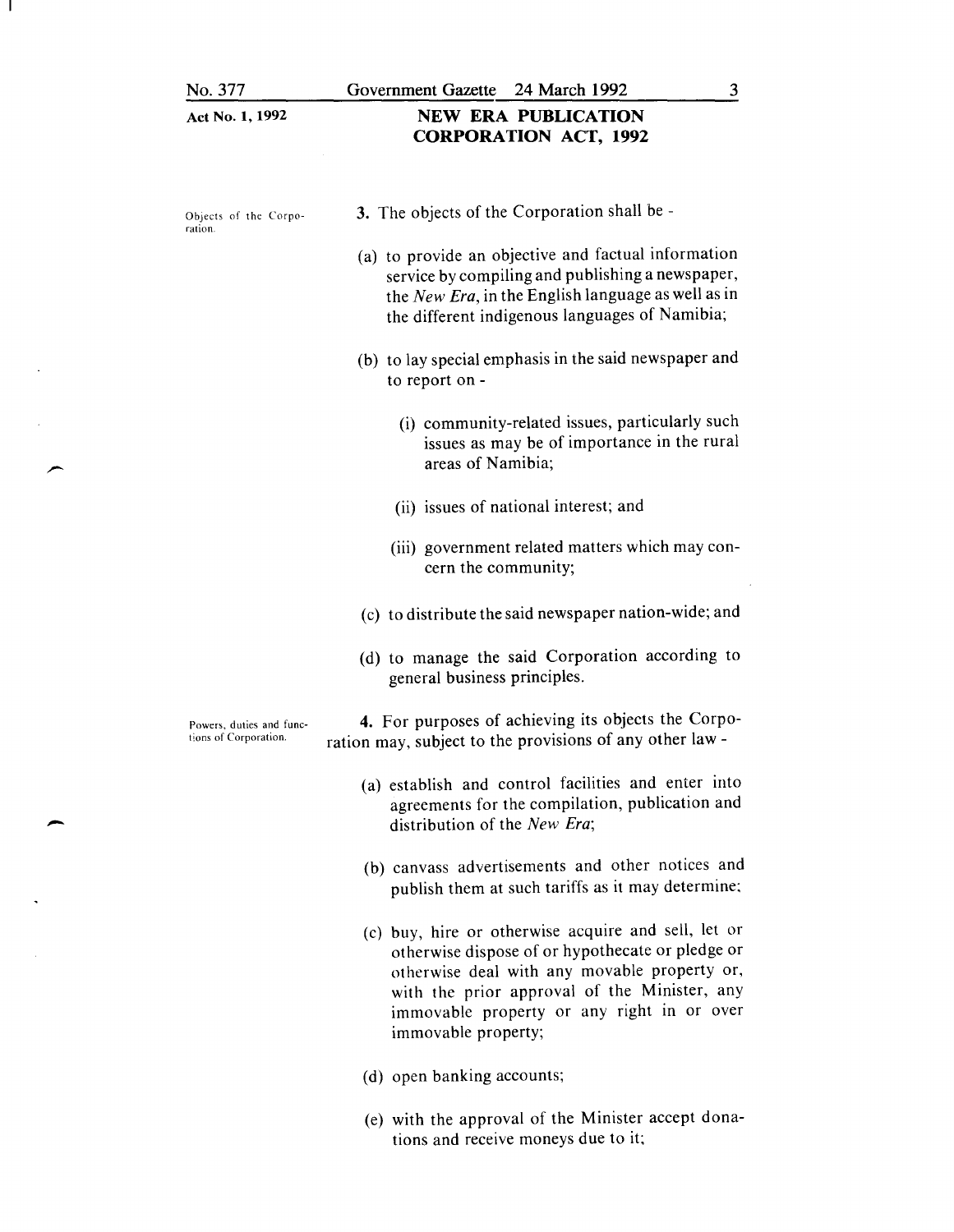## Act No. 1, 1992 **NEW ERA PUBLICATION CORPORATION ACT, 1992**

- (f) with the approval of the Minister raise or borrow money, with or without security, and issue debentures, bills of exchange or other negotiable instruments;
- (g) apply its funds to the establishment of a reserve fund, or invest moneys not immediately required for its affairs with any financial institution approved by the Minister;
- (h) act as agent or representative on behalf of any person for any purpose in connection with its objects or itself appoint agents or representatives for such a purpose.

(2) The Corporation may further do anything which is conducive to the attainment of its objects even though it is not expressly mentioned in subsection (I), and the generality of this provision shall not be limited by the paragraphs of subsection (1).

(3) Any act which the Corporation is empowered to perform in connection with the attainment of its objects, may be performed within or outside Namibia.

Board of Corporation.

5. (I) The affairs of the Corporation shall be managed and controlled by a board of directors of not more than twelve and not less than seven members, and who shall be appointed by the Minister.

(2) No person who is not aN amibian citizen or who is a member of Parliament shall be appointed as a member of the board under subsection (I).

(3) The Minister shall appoint the members of the board for their ability and experience in the administration or management of public affairs and the political, socioeconomic and communication fields or their suitability otherwise as directors.

( 4) The Minister shall designate one director as chairperson of the board and the members shall elect from amongst their number one other director as vice-chairperson of the board.

(5) Whenever the chairperson of the board is absent or unable to fulfil his or her duties, the vice-chairperson of the board shall act in his or her stead and, when so acting,

 $\overline{\phantom{0}}$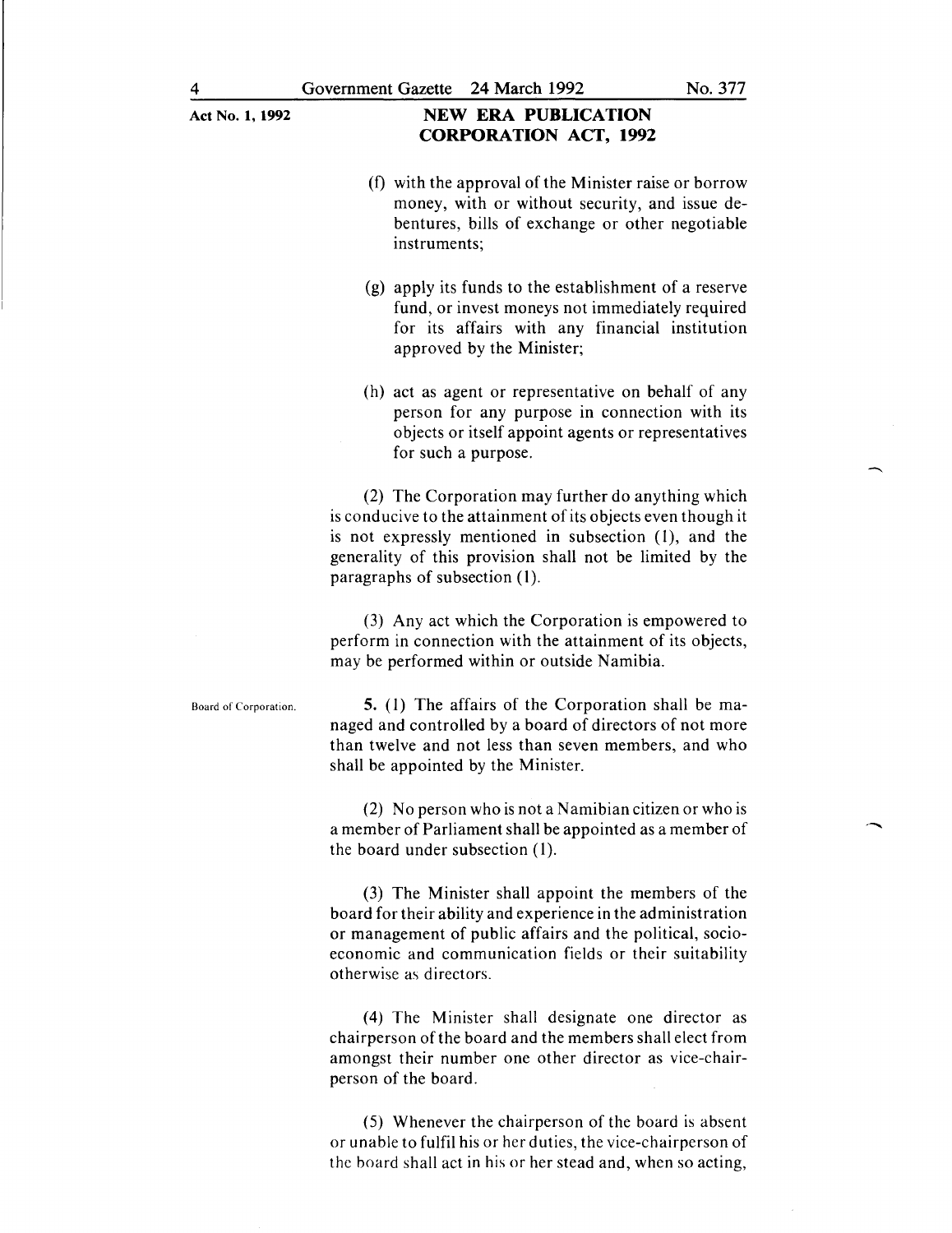Act No. 1, 1992

### NEW ERA PUBLICATION CORPORATION ACT, 1992

the vice-chairperson may exercise any power and shall perform the duties and functions of the chairperson.

( 6) Every appointment of a member shall be notified in the *Gazette.* 

Tenure of office of direc· tors and filling of vacancy.

-

6. (1) A member shall, subject to the provisions of subsection (2), hold office for a period of 5 years but shall at the expiration of his or her term of office be eligible for reappointment.

- (2) A member shall vacate his or her office if-
- (a) his or her estate is sequestrated or he or she compromises with his or her creditors;
- (b) he or she becomes of unsound mind;
- (c) he or she is convicted of an offence and is sentenced to imprisonment without the option of a fine;
- (d) he or she resigns as a member by giving not less than one months's notice in writing to the Minister;
- (e) he or she has been absent from three consecutive meetings of the board without the leave of the chairperson of the board;
- (f) he or she becomes subject to a disqualification referred to in section 5(2);
- (g) he or she is removed from office under subsection (3).
- (3) The Minister may remove a member from office-
- (a) on account of continued ill-health;
- (b) on account of misconduct;
- (c) on account of unfitness for the duties of his or her office or incapacity to carry them out efficiently;
- (d) if, for reasons other than his or her own unfitness or incapacity, his or her removal will promote efficiency.

5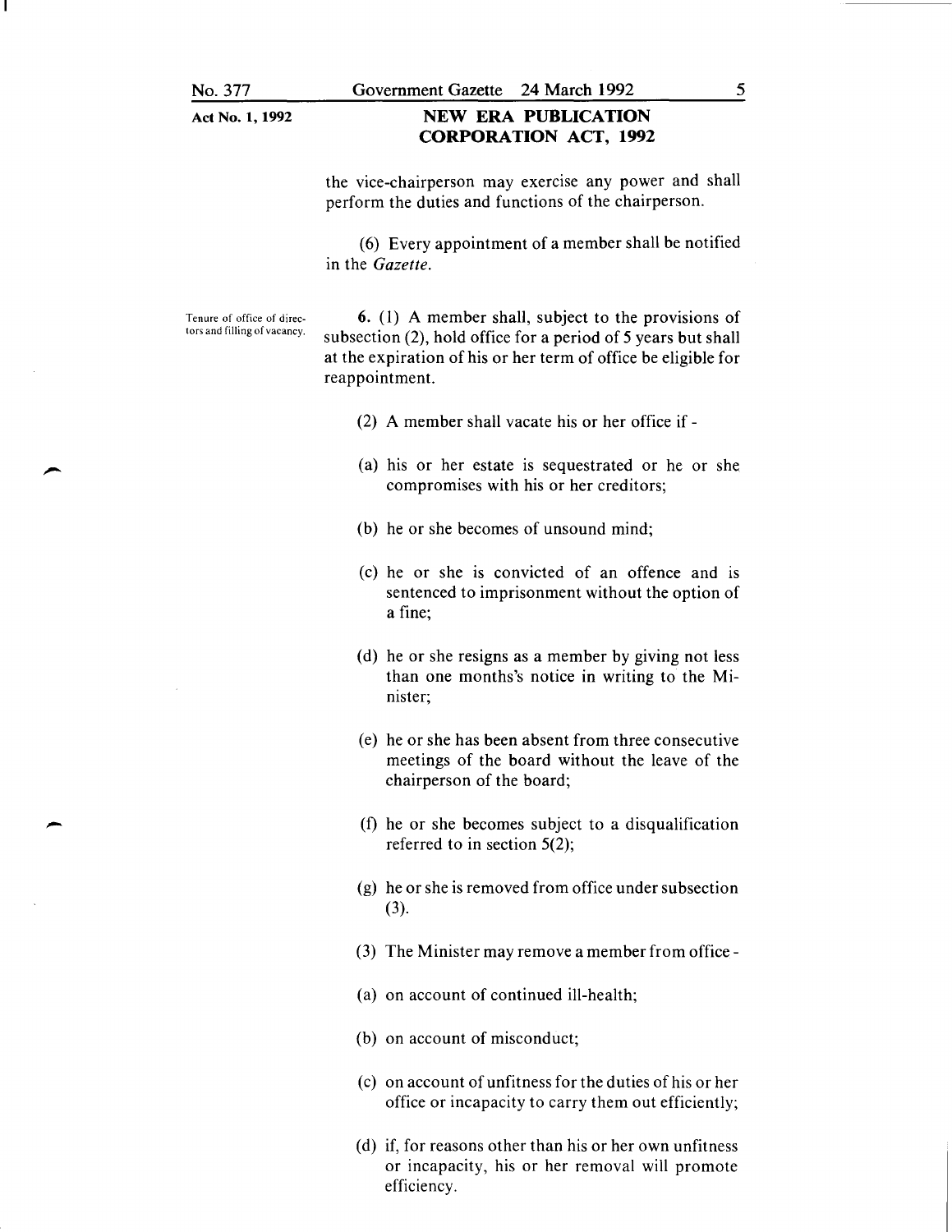(4) If a member ceases to hold office the Minister may, with due regard to the provisions of section 5(2) and (3), appoint any person to act in the place of such a member for the unexpired portion of his or her term of office.

Remuneration and other conditions of appointment of members.

7. (1) A member who is not in the full-time employment of the Corporation shall be paid from the funds of the Corporation such remuneration and allowances as may be determined by the Minister from time to time.

(2) The remuneration and allowances determined under subsection (I) may differ according to the office held by the member concerned or the functions performed by him or her.

Meetings of Board.

8. (I) Subject to the provisions of subsection (2), a meeting of the board shall be held at such time and place as may be determined by the chairperson.

(2) The chairperson of the board shall at the request of the Minister or on the written request of at least onethird of the members of the board, convene a special meeting of the board.

(3) The majority of the members of the board shall form a quorum for a meeting of the board.

( 4) If both the chairperson and the vice-chairperson of the board are absent from a meeting of the board, the directors present at such meeting shall from among their number elect a person to preside at that meeting.

(5) The decision of a majority of the members present at a meeting of the board shall constitute a decision of the board, and, in the event of an equality of votes on any matter, the person presiding at such meeting shall have a casting vote in addition to his or her deliberative vote.

(6) No decision taken by the board or act performed under the authority of the board shall be invalid by reason only of a vacancy on the board or of the fact that any person not entitled to sit as a member sat as such a member at the time when the decision was taken or the act was authorised, if the decision was taken or the act was authorised by the majority of the members who were present at the time and entitled to sit as members.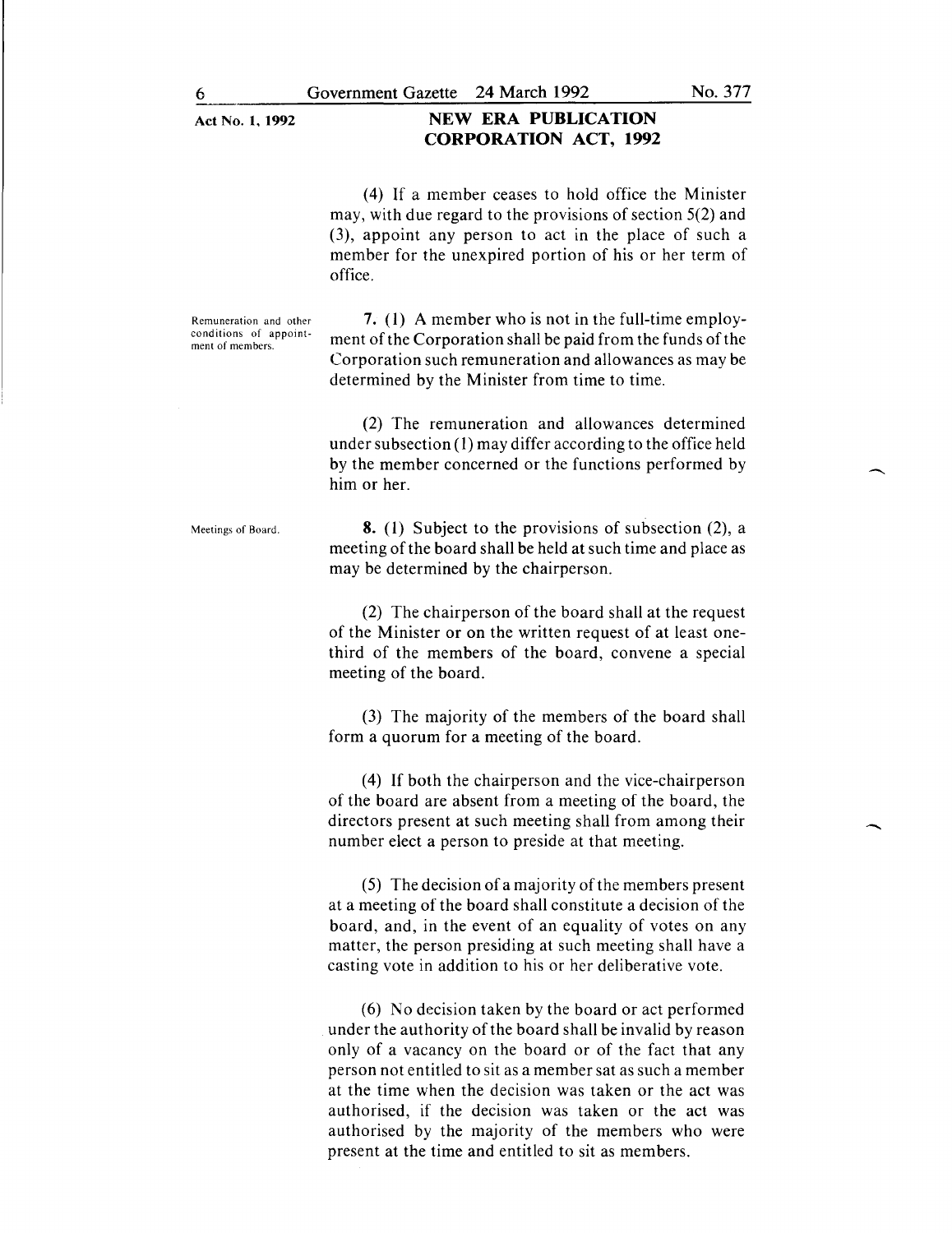#### Act No. 1, 1992

No. 377

# NEW ERA PUBLICATION CORPORATION ACT, 1992

Committees of board.

9. (I) The board may establish such committees as it may deem necessary, which may, subject to the instructions of the board perform such functions of the board as the board may determine.

(2) A committee referred to in subsection (I) may consist of one or more members or so many other persons or so many directors and other persons as the board deems necessary, and the board may at any time dissolve or reconstitute a committee.

(3) If a committee established under subsection (I) consists of more than one person, the board shall designate one of those persons as the chairperson thereof.

(4) A member of a committee who is not a member of the board or is not in the full-time employment of the Corporation shall be paid from the funds of the Corporation such allowances as may be determined by the board with the concurrence of the Minister.

Executive officer and other employees of Corporation.

-

10. (I) The board shall appoint a person as executive officer of the Corporation for the performance of the functions of the Corporation.

(2) The executive officer shall attend all the meetings of the board, unless the board determines otherwise, and shall be entitled to participate in the deliberations of the board, but shall not be entitled to exercise any vote at any meeting thereof.

(3) If the executive officer of the Corporation is for any reason unable to perform his or her functions, the chairperson of the board may designate any other person in the employment of the Corporation to act as executive officer until the executive officer can resume his or her functions.

( 4) The board shall appoint such other persons as it may deem necessary to assist the executive officer in the performance of the functions of the Corporation.

(5) The board may determine the remuneration and other conditions of service of the executive officer and its other employees, and their service benefits, including the provision or supply of medical aid benefits, housing facilities or benefits, and the provision for and payment of gratuities and pensions.

7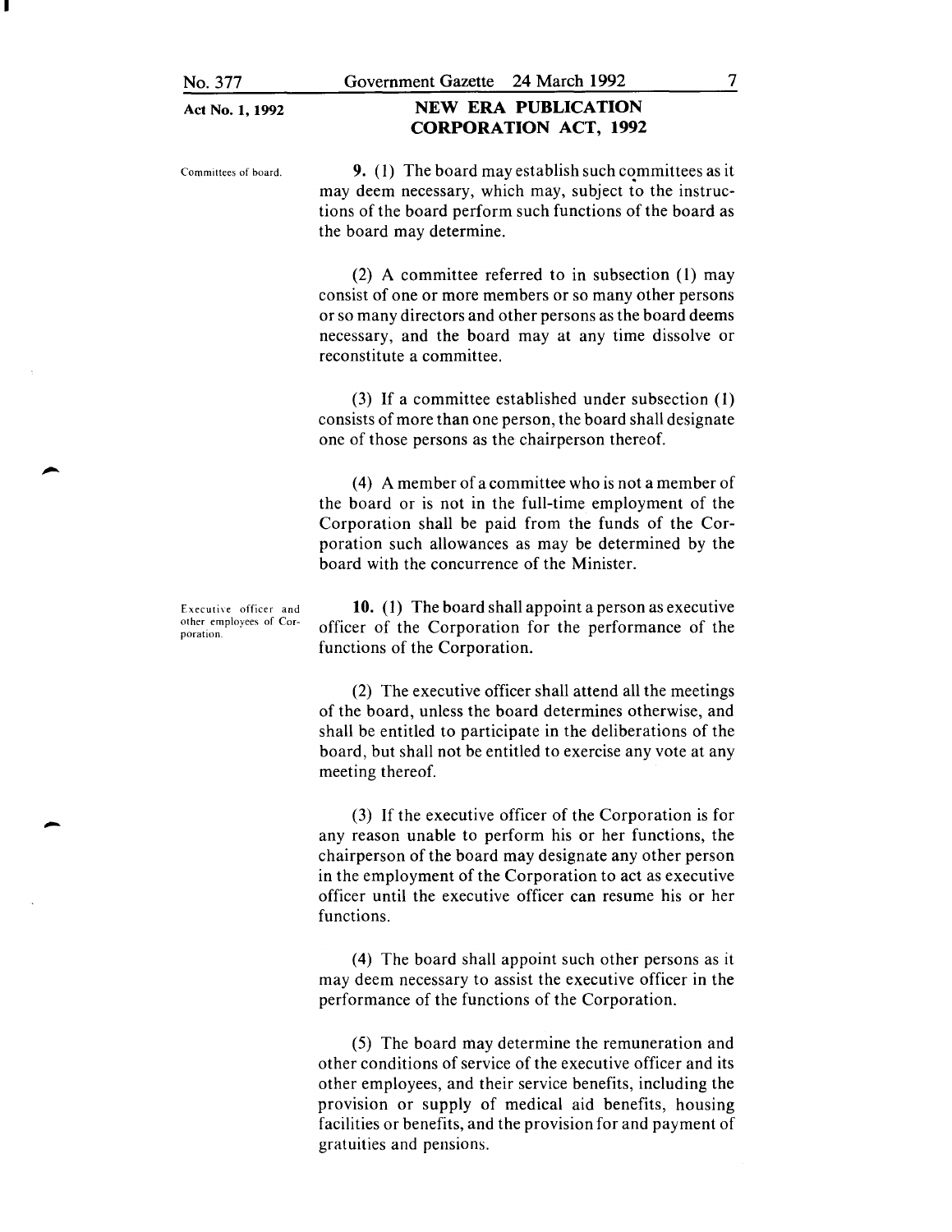### Act No. **1,** 1992 **NEW ERA PUBLICATION CORPORATION ACT, 1992**

| Financing of Corpora-<br>tion. | 11. (1) The funds of the Corporation shall consist<br>$of -$                                                                   |
|--------------------------------|--------------------------------------------------------------------------------------------------------------------------------|
|                                | (a) moneys appropriated by Parliament to finance<br>the functions of the Corporation;                                          |
|                                | (b) moneys received by virtue of the sale of the New<br><i>Era</i> and the publication of advertisements and<br>other notices; |
|                                | (c) moneys borrowed by the Corporation;                                                                                        |
|                                | (d) interest received on moneys invested by the<br>Corporation;                                                                |
|                                |                                                                                                                                |

- (e) donations or contributions received by the Corporation from any person, institution, government or any other source;
- (f) moneys which may accrue to the Corporation from any other source.

(2) The Corporation shall utilize its funds for defraying expenses in connection with the performance of its functions under this Act, but shall utilize any donations or contributions referred to in subsection  $(1)(e)$  in accordance with the conditions, if any, imposed by the donor or contributor concerned.

**12.** ( l) The financial year of the Corporation shall end on 31 March in each year.

(2) The Corporation shall, for approval by the Minister, submit annually, in the form and at the time determined by the Minister, its estimates of revenue and expenditure for the ensuing financial year and may also during the course of a financial year submit to the Minister for approval supplementary estimates of expenditure for that year.

(3) The Corporation shall, if the Minister so directs, amend its estimates of revenue and expenditure in accordance with such direction.

(4) The Corporation shall restrict its expenditure for any financial year to the amounts shown on its estimates of expenditure as approved by the Minister for that financial year.

Financial year and estimates of revenue and expenditure.

-

-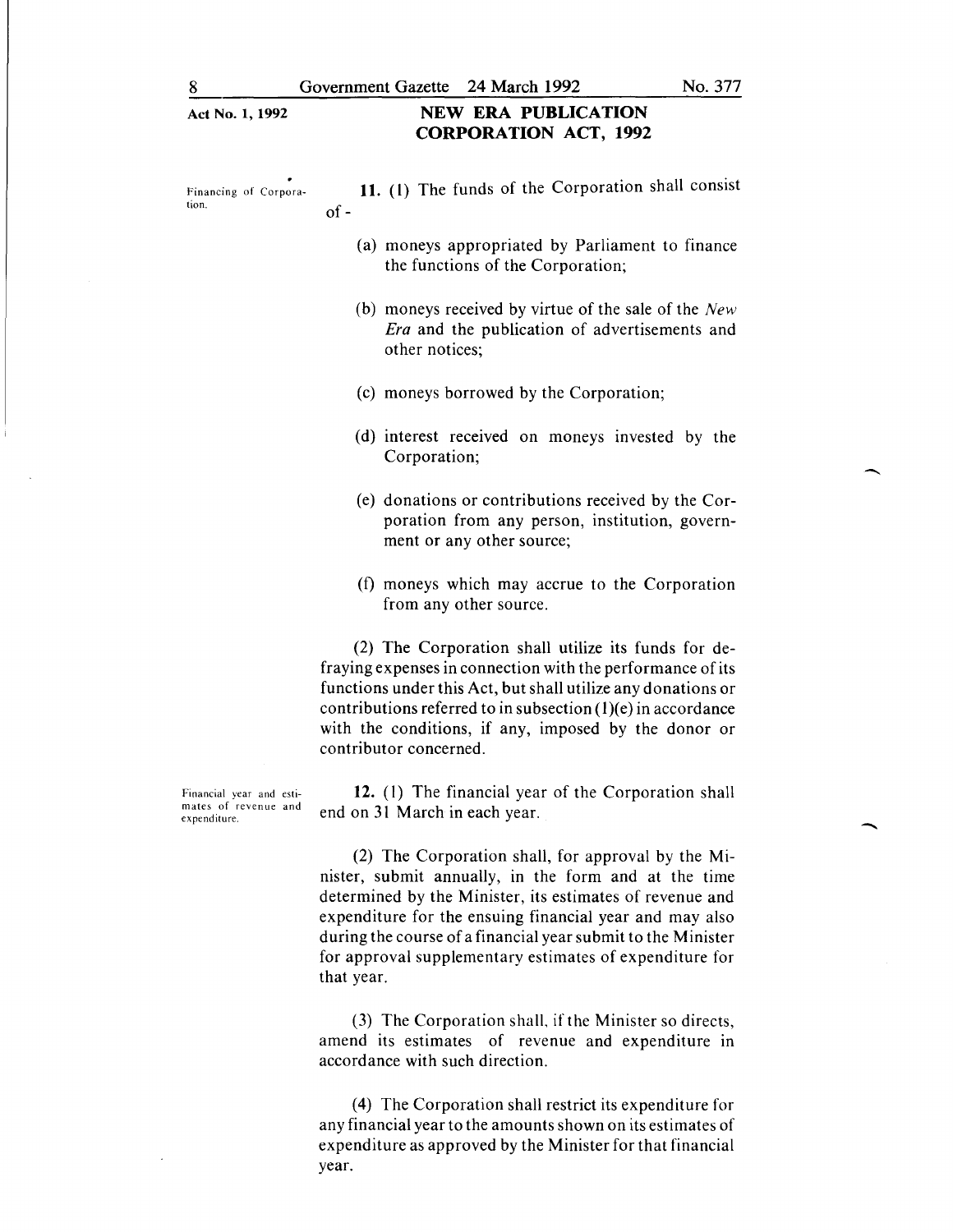Act No. 1, 1992

### NEW ERA PUBLICATION CORPORATION ACT, 1992

Accounting responsibility.

13. (l) The executive officer shall be the accounting officer of the Corporation, and as such shall be charged with the responsibility of accounting for all moneys received, the utilization thereof and the use and care of the property of the Corporation.

(2) The accounting officer shall cause such records of account to be kept as are necessary to represent fairly the state of affairs and business of the Corporation and to explain the transactions and financial position of the Corporation.

Auditing, furnishing of information and annual reports.

14. (I) The Auditor-General shall audit the books of account, accounting statements and annual financial statements of the Corporation and shall submit a copy of his or her report on the audit of those statements to the Corporation.

(2) The Corporation shall furnish the Minister with such information as the Minister may call for from time to time in connection with the activities and financial position of the Corporation and shall as soon as practicable after the end of each financial year submit to the Minister in respect of that financial year, copies of-

- (a) the audited balance sheet and profit and loss accounts and the report of the Auditor-General; and
- (b) a report by the Corporation on its activities during that financial year.

(3) The financial statements and reports submitted to the Minister in terms of subsection  $(1)$ , shall be laid on the Table of the National Assembly by the Minister within 14 days after receipt thereof, if Parliament is then in ordinary session, or, if Parliament is not then in ordinary session, within 14 days after the commencement of its next ordinary session.

15. Notwithstanding anything to the contrary contained in any law-

(a) the income of the Corporation, shall be exempt from income tax;

Exemptions.